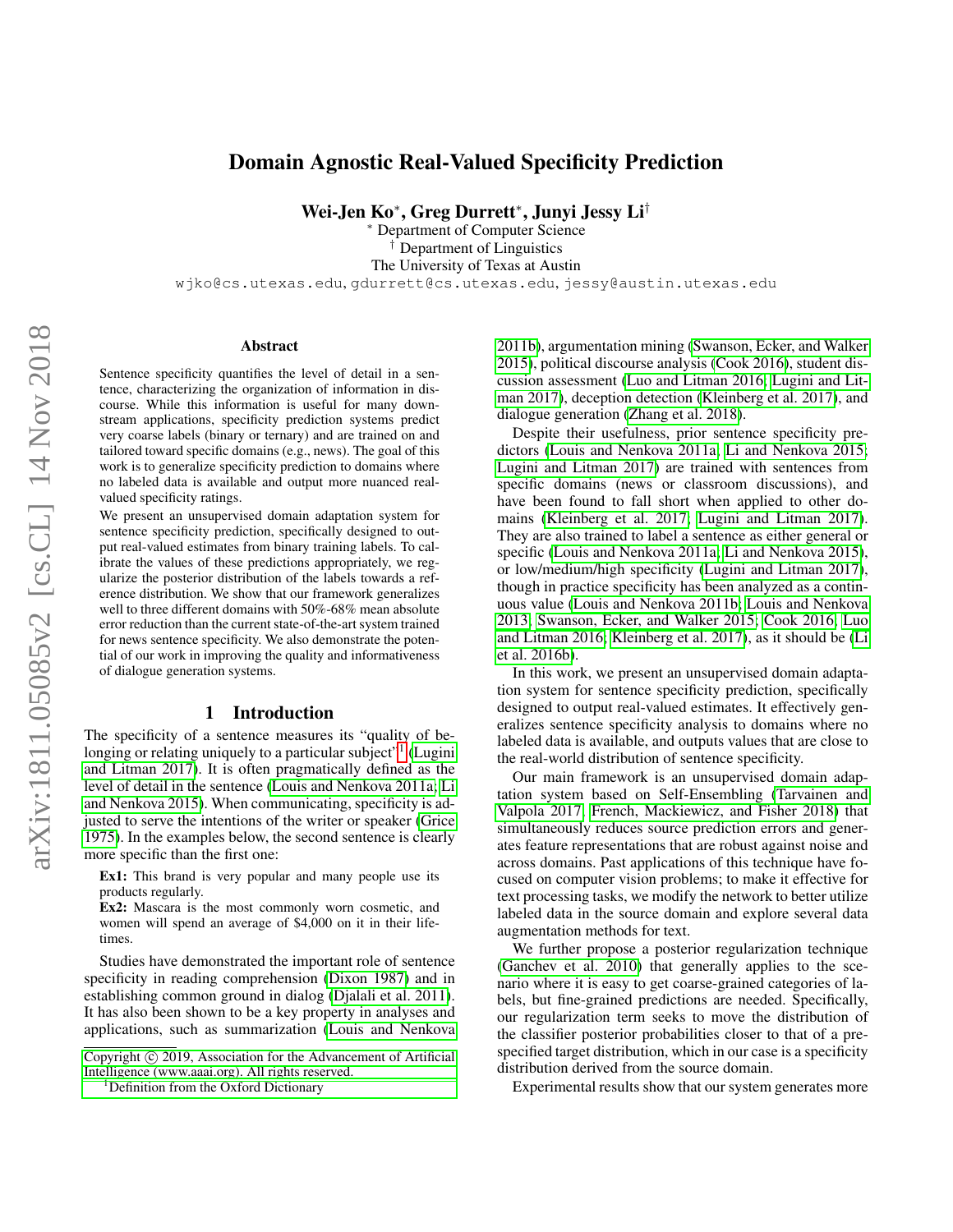accurate real-valued sentence specificity predictions that correlate well with human judgment, across three domains that are vastly different from the source domain (news): Twitter, Yelp reviews and movie reviews. Compared to a state-of-the-art system trained on news data [\(Li and Nenkova](#page-7-2) [2015\)](#page-7-2), our best setting achieves a 50%-68% reduction in mean absolute error and increases Kendall's Tau and Spearman correlations by 0.07-0.10 and 0.12-0.13, respectively.

Finally, we conduct a task-based evaluation that demonstrates the usefulness of sentence specificity prediction in open-domain dialogue generation. Prior work showed that the quality of responses from dialog generation systems can be significantly improved if short examples are removed from training [\(Li et al. 2017\)](#page-7-11), potentially preventing the system from overly favoring generic responses [\(Sordoni et al.](#page-7-12) [2015;](#page-7-12) [Mou et al. 2016\)](#page-7-13). We show that predicted specificity works more effectively than length, and enables the system to generate more diverse and informative responses with better quality.

In sum, the paper's contributions are as follows:

- An unsupervised domain adaptation framework for sentence specificity prediction, available at [https://github.com/wjko2/Domain-](https://github.com/wjko2/Domain-Agnostic-Sentence-Specificity-Prediction)[Agnostic-Sentence-Specificity-](https://github.com/wjko2/Domain-Agnostic-Sentence-Specificity-Prediction)[Prediction](https://github.com/wjko2/Domain-Agnostic-Sentence-Specificity-Prediction)
- A regularization method to derive real-valued predictions from training data with binary labels;
- A task-based evaluation that shows the usefulness of our system in generating better, more informative responses in dialogue.

## 2 Task setup

With unsupervised domain adaptation, one has access to labeled sentence specificity in one source domain, and unlabeled sentences in all target domains. The goal is to predict the specificity of target domain data. Our source domain is news, the only domain with publicly available labeled data for training [\(Louis and Nenkova 2011a\)](#page-7-1). We crowdsource sentence specificity for evaluation for three target domains: Twitter, Yelp reviews and movie reviews. The data is described in Section [4.](#page-3-0)

Existing sentence specificity labels in news are *binary*, i.e., a sentence is either general or specific. However, in practice, real-valued estimates of sentence specificity are widely adopted [\(Louis and Nenkova 2011b;](#page-7-4) [Louis and Nenkova](#page-7-8) [2013;](#page-7-8) [Swanson, Ecker, and Walker 2015;](#page-7-5) [Cook 2016;](#page-6-2) [Luo](#page-7-6) [and Litman 2016;](#page-7-6) [Kleinberg et al. 2017\)](#page-7-7). Most of these work directly uses the classifier posterior distributions, although we will later show that such distributions do not follow the true distribution of sentence specificity (see Figure [4,](#page-5-0) *Speciteller* vs. *real*). We aim to produce accurate real-valued specificity estimates despite the binary training data. Specifically, the test sentences have real-valued labels between 0 and 1. We evaluate our system using mean absolute error, Kendall's Tau and Spearman correlation.



<span id="page-1-0"></span>Figure 1: Base model for sentence specificity prediction. The sentence  $x$  is encoded with a BiLSTM combined with sparse features, and fed to a MLP to predict specificity  $f(x)$ .

## 3 Architecture

Our core technique is the Self-Ensembling [\(Tarvainen and](#page-7-10) [Valpola 2017;](#page-7-10) [French, Mackiewicz, and Fisher 2018\)](#page-6-3) of a single base classification model that utilizes data augmentation, with a distribution regularization term to generate accurate real-valued predictions from binary training labels.

## <span id="page-1-2"></span>3.1 Base model

Figure [1](#page-1-0) depicts the base model for sentence specificity prediction. The overall structure is similar to that in [Lug](#page-7-0)[ini and Litman](#page-7-0) [\(2017\)](#page-7-0). Each word in the sentence is encoded into an embedding vector and the sentence is passed through a bidirectional Long-Short Term Memory Network (LSTM) [\(Hochreiter and Schmidhuber 1997\)](#page-7-14) to generate a representation of the sentence. This representation is concatenated with a series of hand crafted features, and then passed through a multilayer perceptron to generate specificity predictions  $f(x) \in [0, 1]$ . Training treats these as probabilities of the positive class, but we will show in Section [3.3](#page-3-1) how they can be adapted to make real-valued predictions.

Our hand crafted features are taken from [Li and Nenkova](#page-7-2) [\(2015\)](#page-7-2), including: the number of tokens in the sentence; the number of numbers, capital letters and punctuations in the sentence, normalized by sentence length; the average number of characters in each word; the fraction of stop words; the number of words that can serve as explicit discourse connectives; the fraction of words that have sentiment polarity or are strongly subjective; the average familiarity and imageability of words; and the minimum, maximum, and average inverse document frequency (idf) over the words in the sen-tence.<sup>[2](#page-1-1)</sup> In preliminary experiments, we found that combining hand-crafted features with the BiLSTM performed better than using either one individually.

<span id="page-1-1"></span><sup>&</sup>lt;sup>2</sup>We use existing idf values provided by [\(Li and Nenkova 2015\)](#page-7-2) calculated from the New York Times corpus [\(Sandhaus 2008\)](#page-7-15).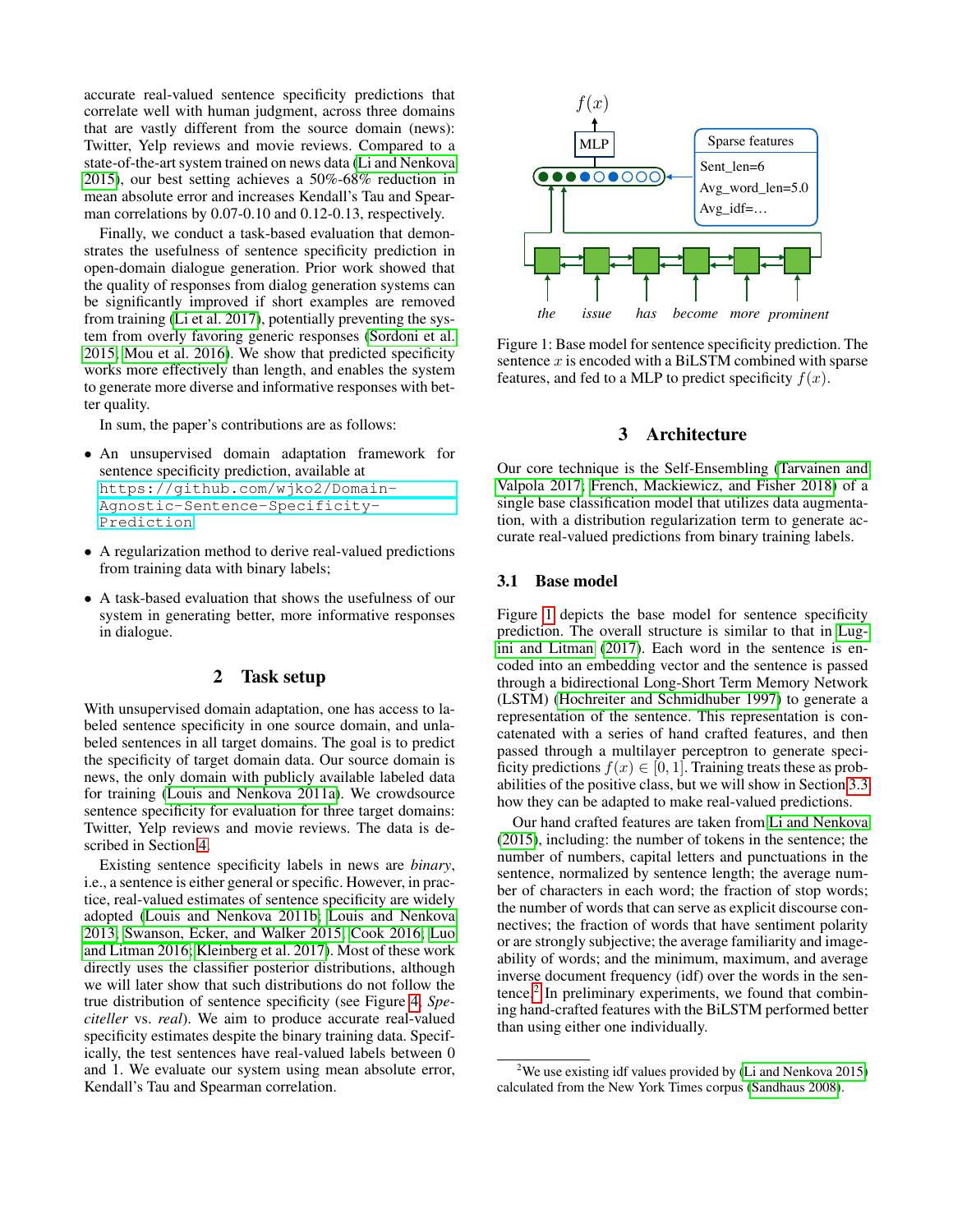

<span id="page-2-0"></span>Figure 2: Our unsupervised domain adaptation network, showing the consistency component for representation learning (above) and the prediction component (below). We also show examples of a labeled source sentence and an unlabeled target sentence.

#### 3.2 Unsupervised domain adaptation

Our unsupervised domain adaptation framework is based on Self-Ensembling [\(French, Mackiewicz, and Fisher 2018\)](#page-6-3); we lay out the core ideas first and then discuss modifications to make the framework suitable for textual data.

There are two ideas acting as the driving force behind Self-Ensembling. First, adding noise to each data point  $x$ can help regularize the model by encouraging the model prediction to stay the same regardless of the noise, creating a *manifold* around the data point where predictions are invariant [\(Rasmus et al. 2015\)](#page-7-16). This can be achieved by minimizing a *consistency loss*  $L<sub>u</sub>$  between the predictions. Second, temporal ensembling—ensemble the same model trained at different time steps—is shown to be beneficial to prediction especially in semi-supervised cases [\(Laine and Aila 2017\)](#page-7-17); in particular, we average model parameters from each time step [\(Tarvainen and Valpola 2017\)](#page-7-10).

These two ideas are realized by using a student network and a teacher network. The parameters of the teacher network are the exponential average of that of the student network, making the teacher a temporal ensemble of the student. Distinct noise augmentations are applied to the input of each network, hence the consistency loss  $L_u$  is applied between student and teacher predictions. The student learns from labeled source data and minimizes the supervised cross-entropy loss  $L_{ce}$ . Domain adaptation is achieved by minimizing the consistency loss between the two networks, which can be done with unlabeled target data. The overall loss function is the weighted sum of  $L_{ce}$  and  $L_u$ . Figure [2](#page-2-0) depicts the process.

Concretely, the student and teacher networks are of identical *structure* following the base model (Section [3.1\)](#page-1-2), but features distinct *noise augmentation*. The student network learns to predict sentence specificity from labeled source domain data. The input sentences are augmented with noise  $n_{stu}$ . The teacher network predicts the specificity of each sentence with a different noise augmentation  $n_{tea}$ . Parameters of the teacher network  $\theta$  are updated each time step to be the exponential moving average of the corresponding parameters in the student network. The teacher parameter  $\theta_t$  at each time step  $t$  is

$$
\theta_t = \alpha \theta_{t-1} + (1 - \alpha)\phi_t \tag{1}
$$

where  $\alpha$  is the degree of weighting decay, a constant between 0 and 1.  $\phi$  denotes parameters for the student network.

The consistency loss is defined as the squared difference between the predictions of the student and teacher networks [\(Tarvainen and Valpola 2017\)](#page-7-10):

$$
L_u = (f(n_{stu}(x)|\phi) - f(n_{tea}(x)|\theta))^2
$$
 (2)

where  $f$  denotes the base network and x denotes the input sentence. The teacher network is not involved when minimizing the supervised loss  $L_{ce}$ .

An important difference between our work and [French,](#page-6-3) [Mackiewicz, and Fisher](#page-6-3) [\(2018\)](#page-6-3) is that in their work only unlabeled target data contributes to the consistency loss  $L_u$ . Instead, we use both source and target sentences, bringing the predictions of the two networks close to each other not only on the target domain, but also the source domain. Unlike many vision tasks where predictions intuitively stay the same with different types of image augmentation (e.g., transformation and scaling), text is more sensitive to noise. Self-Ensembling relies on heavy augmentation on both student and teacher networks, and our experiments revealed that incorporating source data in the consistency loss term mitigates additional biases from noise augmentation.

At training time, the teacher network's parameters are fixed during gradient descent, and the gradient only propagates through the student network. After each update of the student network, we recalculate the weights of the teacher network using exponential moving average. At testing time, we use the teacher network for prediction.

Noise augmentation An important factor contributing to the effectiveness of Self-Ensembling is applying noise to the inputs to make them more robust against domain shifts. For computer vision tasks, augmentation techniques including affine transformation, scaling, flipping and cropping could be used [\(French, Mackiewicz, and Fisher 2018\)](#page-6-3). However these operations could not be used on text. We designed several noise augmentations for sentences, including: adding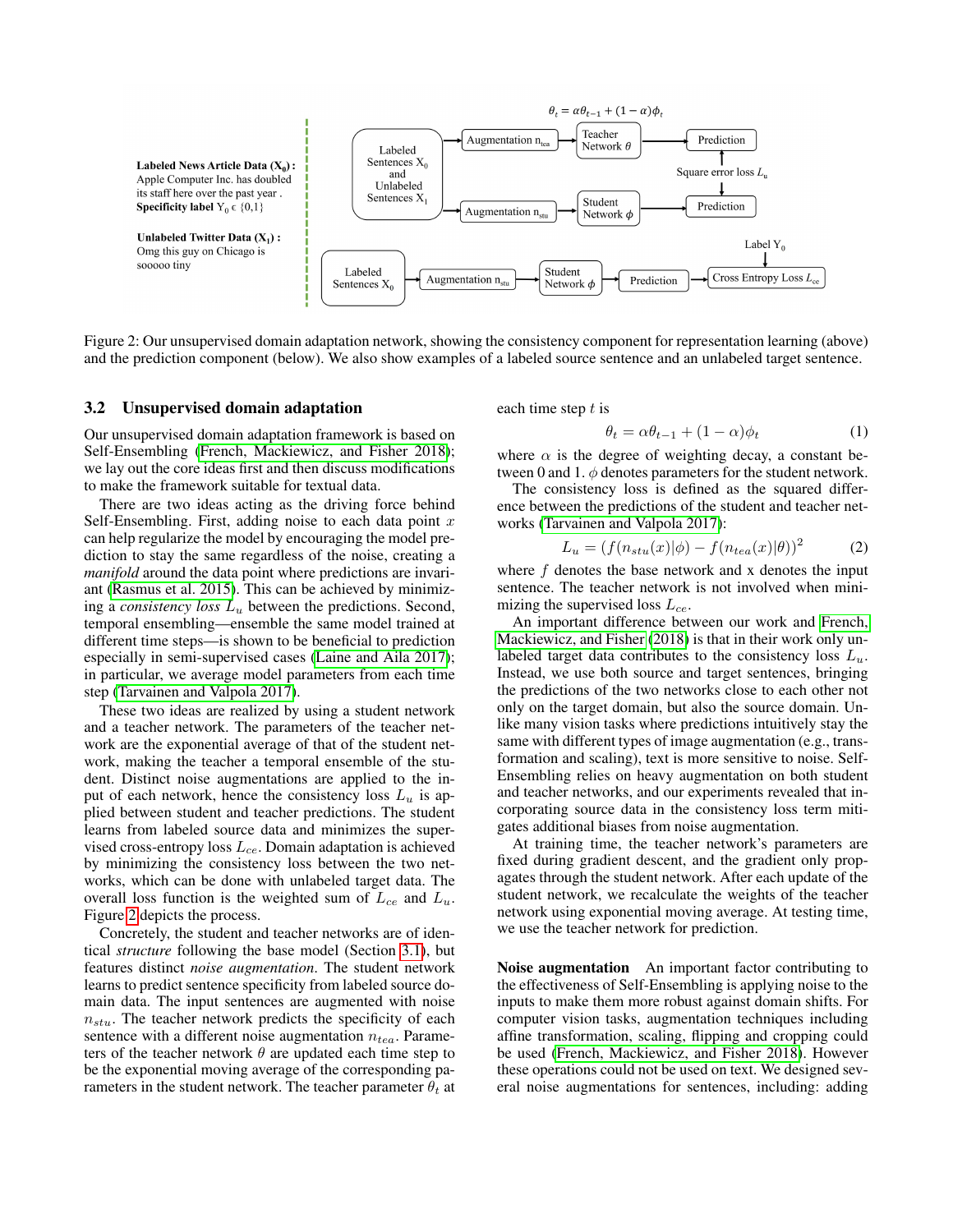Gaussian noise to both the word embeddings and shallow features; randomly removing words in a sentence; substituting word embeddings with a random vector, or a zero vector like applying dropout. To produce enough variations of data, augmentation is applied to ∼half of the words in a sentence.

#### <span id="page-3-1"></span>3.3 Regularizing the posterior distribution

Sentence specificity prediction is a task where the existing training data have binary labels, while real-valued outputs are desirable. Prior work has directly used classifier posterior probabilities. However, the posterior distribution and the true specificity distribution are quite different (see Figure [4,](#page-5-0) *Speciteller* vs. *real*). We propose a regularization term to bridge the gap between the two.

Specifically, we view the posterior probability distribution as a latent distribution, which allows us to apply a variant of posterior regularization [\(Ganchev et al. 2010\)](#page-6-4), previously used to apply pre-specified constraints to latent variables in structured prediction. Here, we apply a distance penalty between the latent distribution and a pre-specified reference distribution (which, in our work, is from the source domain). [Li et al.](#page-7-9) [\(2016b\)](#page-7-9) found that in news, the distribution of sentence specificity is bell shaped, similar to that of a Gaussian. Our analysis on sentence specificity for three target domains yields the same insights (Figure [3\)](#page-3-2). We explored two regularization formulations, with and without assuming that the two distributions are Gaussian. Both were successful and achieved similar performance.

Let  $\mu_p$  and  $\sigma_p$  be the mean and standard deviation of the predictions (posterior probabilities) in a batch. The first formulation assumes that the predictions and reference distributions are Gaussian. It uses the KL divergence between the predicted distribution  $p(x) = N(\mu_n, \sigma_n)$  and the reference Gaussian distribution  $r(x) = N(\mu_r, \sigma_r)$ . The distribution regularization loss can be written as:

<span id="page-3-4"></span>
$$
L_d = KL(r||p) = \log \frac{\sigma_p}{\sigma_r} + \frac{\sigma_r^2 + (\mu_r - \mu_p)^2}{2\sigma_p^2} - \frac{1}{2}
$$
 (3)

The second formulation does not assume Gaussian distributions and only compares the mean and standard deviation of the two distributions using a weighting term  $\beta$ :

<span id="page-3-3"></span>
$$
L_d = |\sigma_r - \sigma_p| + \beta |\mu_r - \mu_p|. \tag{4}
$$

Combining the regularization term  $L_d$  into a single objective, the total loss is thus:

$$
L = L_{ce} + c_1 L_u + c_2 L_d \tag{5}
$$

where  $L_{ce}$  is the cross entropy loss for the source domain predictions,  $L_u$  is the consistency loss.  $c_1$  and  $c_2$  are weighting hyperparameters.

In practice, this regularization term serves a second purpose. After adding the consistency loss  $L_u$ , we observed that the predictions are mostly close to each other with values between 0.4 and 0.6, and their distribution resembles a Gaussian with very small variance (c.f. Figure [4](#page-5-0) line *SE+A*). This might be due to the consistency loss pulling all the predictions together, since when all predictions are identical, the loss term will be zero. This regularization can be used to



<span id="page-3-2"></span>Figure 3: Histograms of specificity distribution for each target domain, shown with a fitted Gaussian distribution.

counter this effect, and avoid the condensation of predicted values. Finally, this regularization is distinct from class imbalance loss terms such as that used in [French, Mackiewicz,](#page-6-3) [and Fisher](#page-6-3) [\(2018\)](#page-6-3), which we found early on to hurt performance rather than helping.

## 4 Datasets for sentence specificity

### <span id="page-3-0"></span>4.1 Source domain

The source domain for sentence specificity is news, for which we use three publicly available labeled datasets: (1) training sentences from [Louis and Nenkova](#page-7-1) [\(2011a\)](#page-7-1) and [Li](#page-7-2) [and Nenkova](#page-7-2) [\(2015\)](#page-7-2), which consists of 1.4K general and 1.4K specific sentences from the Wall Street Journal. (2) 900 news sentences crowdsourced for binary general/specific labels [\(Louis and Nenkova 2012\)](#page-7-18); 55% of them are specific. (3) 543 news sentences from [Li et al.](#page-7-9) [\(2016b\)](#page-7-9). These sentences are rated on a scale of  $0 - 6$ , so for consistency with the rest of the training labels, we pick sentences with average rating  $> 3.5$  as general examples and those with average rat $ing < 2.5$  as specific. In total, we have  $4.3K$  sentences with binary labels in the source domain.

#### 4.2 Target domains

We evaluate on three target domains: Twitter, Yelp and movie reviews. Since no annotated data exist for these domains, we crowdsource specificity for sentences sampled from each domain using Amazon Mechanical Turk.

We follow the context-independent annotation instructions from [Li et al.](#page-7-9) [\(2016b\)](#page-7-9). Initially, 9 workers labeled specificity for 1000 sentences in each domain on a scale of 1 (very general) to 5 (very specific), which we rescaled to 0, 0.25, 0.5, 0.75, and 1. Inter-annotator agreement (IAA) is calculated using average Cronbach's alpha [\(Cronbach 1951\)](#page-6-5) values for each worker. For quality control, we exclude workers with IAA below 0.3, and include the remaining sentences that have at least 5 raters. Our final IAA values fall between 0.68-0.70, compatible with the reported 0.72 from expert annotators in [Li et al.](#page-7-9) [\(2016b\)](#page-7-9). The final specificity value is aggregated to be the average of the rescaled ratings. We also use large sets of unlabeled data in each domain:

• Twitter: 984 tweets annotated, 50K unlabeled, sampled from Preotiuc-Pietro et al. [\(2017\)](#page-7-19).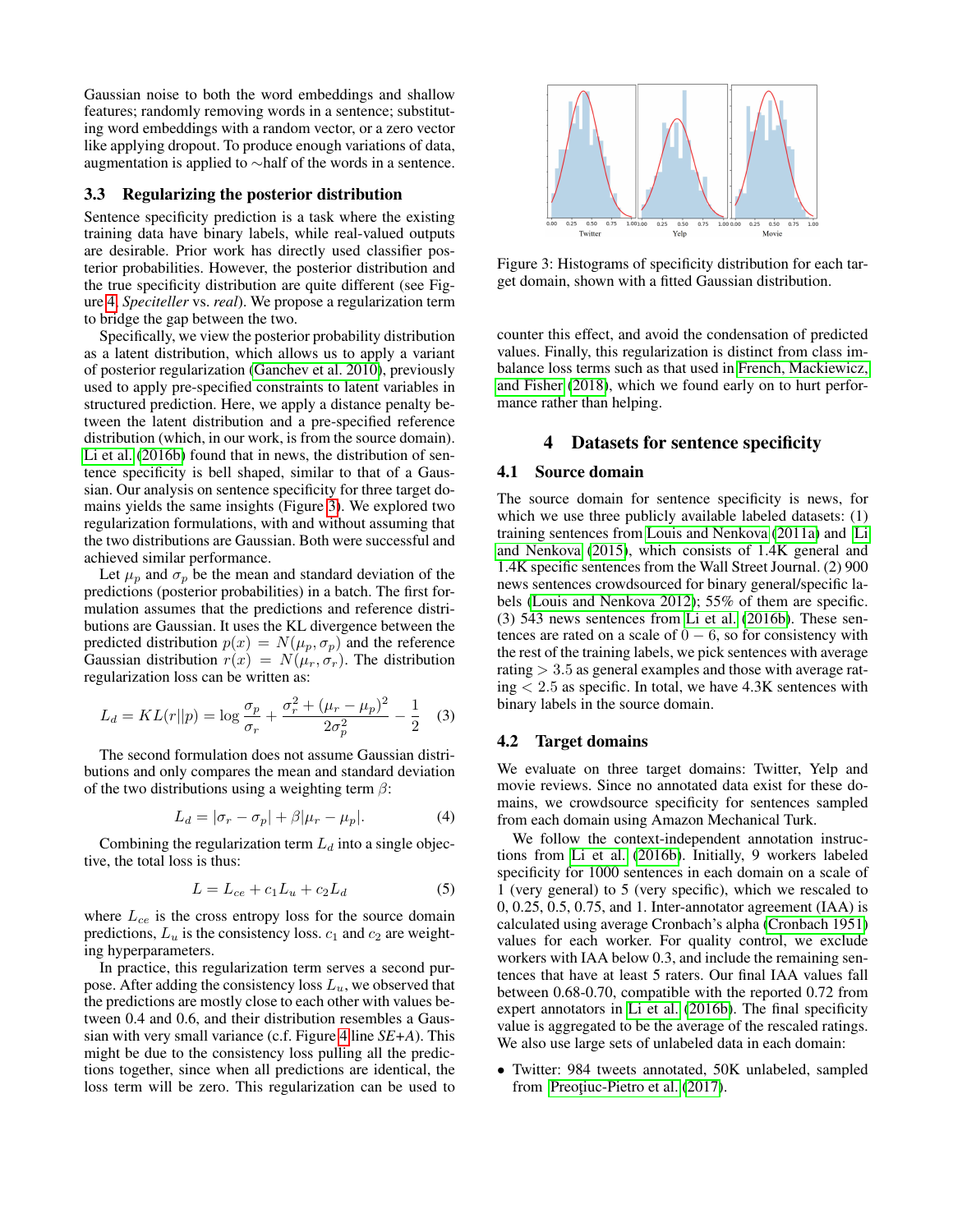| domain                 | mean               | std.dev |
|------------------------|--------------------|---------|
| Twitter                |                    | 0.193   |
| Yelp                   | $0.405$<br>$0.419$ | 0.198   |
| Movie                  | 0.426              | 0.206   |
| News (Li et al. 2016b) | 0.417              | 0.227   |

<span id="page-4-0"></span>Table 1: Mean and standard deviation of sentence specificity for each domain.

- Yelp: 845 sentences annotated, 95K unlabeled, sampled from the Yelp Dataset Challenge 2015 [\(Zhang, Zhao, and](#page-8-1) [LeCun 2015\)](#page-8-1).
- Movie: 920 sentences annotated, 12K unlabeled, sampled from [Pang and Lee](#page-7-20) [\(2004\)](#page-7-20).

Figure [3](#page-3-2) shows the distribution of ratings for the annotated data. We also plot a fitted Gaussian distribution for comparison. Clearly, most sentences have mid-range specificity values, consistent with news sentences [\(Li et al.](#page-7-9) [2016b\)](#page-7-9). Interestingly the mean and variance for the three distributions are similar to each other and to those from [Li](#page-7-9) [et al.](#page-7-9) [\(2016b\)](#page-7-9), as show in Table [1.](#page-4-0) Therefore, we use the source distribution (news, [Li et al.](#page-7-9) [\(2016b\)](#page-7-9)) as the reference distribution for posterior distribution regularization, and set  $\mu_r$ ,  $\sigma_r$  to 0.417 and 0.227 accordingly.

## 5 Experiments

We now evaluate our framework on predicting sentence specificity for the three target domains. We report experimental results on a series of settings to evaluate the performance of different components.

#### 5.1 Systems

Length baseline This simple baseline predicts specificity proportionally to the number of words in the sentence. Shorter sentences are predicted as more general and longer sentences are predicted as more specific.

Speciteller baseline Speciteller [\(Li and Nenkova 2015\)](#page-7-2) is a semi-supervised system trained on news data with binary labels. The posterior probabilities of the classifier are used directly as specificity values.

Self-ensembling baseline (SE) Our system with the teacher network, but only using exponential moving average (without the consistency loss or distribution regularization).

Distribution only (SE+D) Our system with distribution regularization  $L_d$  using the mean and standard deviation (Eq. [4\)](#page-3-3), but without the consistency loss  $L_u$ .

Adaptation only (SE+A) Our system with the consistency loss  $L_u$ , but without distribution regularization  $L_d$ .

**SE+AD (KL)** Our system with both  $L_u$  and  $L_d$  using KL divergence (Eq. [3\)](#page-3-4).

**SE+AD (mean-std)** Our system with both  $L_u$  and  $L_d$  using mean and standard deviation (Eq. [4\)](#page-3-3).

SE+AD (no augmentation) We also show the importance of noise augmentation, by benchmarking the same setup as SE+AD (mean-std) without data augmentation.

## 5.2 Training details

Hyperparameters are tuned on a validation set of 200 tweets that doesn't overlap with the test set. We then use this set of parameters for all testing domains. The LSTM encoder generates 100-dimensional representations. For the multilayer perceptron, we use 3 fully connected 100-dimensional layers. We use ReLU activation with batch normalization. For the Gaussian noise in data augmentation, we use standard deviation 0.1 for word embeddings and 0.2 for shallow features. The probabilities of deleting a word and replacing a word vector are 0.15. The exponential moving average decay  $\alpha$  is 0.999. Dropout rate is 0.5 for all layers. The batch size is 32.  $c_1 = 1000$ ,  $c_2 = 10$  for KL loss and 100 for mean and std.dev loss.  $\beta = 1$ . We fix the number of training to be 30 epochs for SE+A and SE+AD, 10 epochs for SE, and 15 epochs for SE+D. We use the Adam optimizer with learning rate 0.0001,  $\beta_1 = 0.9$ ,  $\beta_2 = 0.999$ . As discussed in Section [4,](#page-3-0) posterior distribution regularization parameters  $\mu_r$ ,  $\sigma_r$  are set to be those from [Li et al.](#page-7-9) [\(2016b\)](#page-7-9).

### 5.3 Evaluation metrics

We use 3 metrics to evaluate real-valued predictions: (1) the Spearman correlation between the labeled and predicted specificity values, higher is better; (2) the pairwise Kendall's Tau correlation, higher is better; (3) mean abso**lute error** (MAE):  $\sum |Y - X|/n$ , lower is better.

### 5.4 Results and analysis

Table [2](#page-5-1) shows the full results for the baselines and each configuration of our framework. For analysis, we also plot in Figure [4](#page-5-0) the true specificity distributions in Twitter test set, predicted distributions for Speciteller, the Self-Ensembling baseline (SE), SE with adaptation (SE+A) and also with distribution regularization (SE+AD).

Speciteller, which is trained on news sentences, cannot generalize well to other domains, as it performs worse than just using sentence length for two of the three domains (Yelp and Movie). From Figure [4,](#page-5-0) we can see that the prediction mass of Speciteller is near the extrema values 0 and 1, and the rest of the predictions falls uniformly in between. These findings confirm the need of a generalizable system.

Across all domains and all metrics, the best performing system is our full system with domain adaptation and distribution regularization (SE+AD with mean-std or KL), showing that the system generalizes well across different domains. Using a paired Wilcoxon test, it significantly ( $p <$ 0.001) outperforms Speciteller in terms of MAE; it also achieved higher Spearman and Kendall's Tau correlations than both Length and Speciteller.

Component-wise, the Self-Ensembling baseline (SE) achieves significantly lower MAE than Speciteller, and higher correlations than either baseline. Figure [4](#page-5-0) shows that unlike Speciteller, the SE baseline does not have most of its prediction mass near 0 and 1, demonstrating the effectiveness of temporal ensembling. Using both the consistency loss  $L_u$  and the distribution regularization  $L_d$  achieves the best results on all three domains; however adding only  $L_u$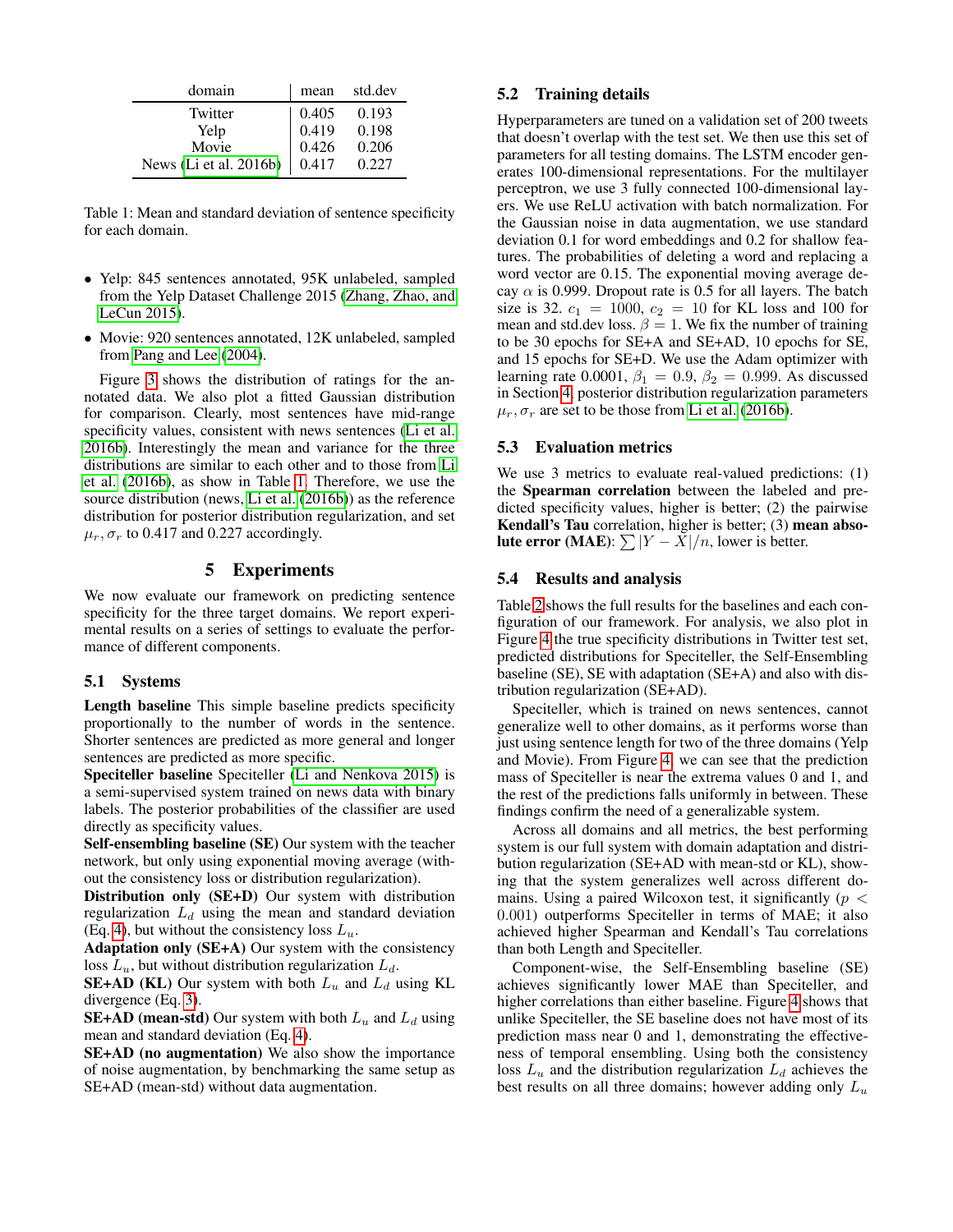|               | <b>Baselines</b>         |             |                   |                   |                   |                   | $SE+AD$           |         |
|---------------|--------------------------|-------------|-------------------|-------------------|-------------------|-------------------|-------------------|---------|
| metric        | Length                   | Speciteller | SE                | $SE+D$            | $SE+A$            | mean-std          | KL                | no aug. |
|               |                          |             |                   | Twitter           |                   |                   |                   |         |
| Spearman      | 0.445                    | 0.553       | $0.622 + 0.028$   | $0.610 \pm 0.011$ | $0.670 + 0.004$   | $0.676 \pm 0.004$ | $0.679 \pm 0.005$ | 0.666   |
| Kendall's Tau | 0.324                    | 0.413       | $0.437 + 0.024$   | $0.427 + 0.008$   | $0.480 + 0.004$   | $0.487 + 0.005$   | $0.482 + 0.006$   | 0.480   |
| <b>MAE</b>    | $\overline{a}$           | 0.237       | $0.148 \pm 0.006$ | $0.125 + 0.001$   | $0.151 \pm 0.005$ | $0.113 \pm 0.001$ | $0.115 \pm 0.002$ | 0.115   |
| Yelp          |                          |             |                   |                   |                   |                   |                   |         |
| Spearman      | 0.676                    | 0.633       | $0.731 \pm 0.009$ | $0.721 \pm 0.009$ | $0.735 \pm 0.001$ | $0.750 + 0.016$   | $0.743 \pm 0.010$ | 0.728   |
| Kendall's Tau | 0.522                    | 0.481       | $0.548 + 0.006$   | $0.536 + 0.008$   | $0.544 \pm 0.001$ | $0.555 + 0.010$   | $0.546 + 0.014$   | 0.533   |
| <b>MAE</b>    | $\overline{\phantom{0}}$ | 0.325       | $0.165 \pm 0.016$ | $0.120 \pm 0.010$ | $0.137 \pm 0.005$ | $0.107 \pm 0.003$ | $0.105 \pm 0.002$ | 0.109   |
| Movie         |                          |             |                   |                   |                   |                   |                   |         |
| Spearman      | 0.581                    | 0.575       | $0.684 \pm 0.004$ | $0.664 + 0.004$   | $0.680 + 0.007$   | $0.702 + 0.003$   | $0.706 + 0.030$   | 0.669   |
| Kendall's Tau | 0.435                    | 0.418       | $0.498 \pm 0.004$ | $0.487 \pm 0.010$ | $0.502 \pm 0.010$ | $0.519 \pm 0.015$ | $0.522 \pm 0.024$ | 0.484   |
| <b>MAE</b>    | ٠                        | 0.226       | $0.143 \pm 0.009$ | $0.124 \pm 0.009$ | $0.148 \pm 0.001$ | $0.114\pm0.001$   | $0.114 \pm 0.006$ | 0.118   |

<span id="page-5-1"></span>Table 2: Sentence specificity prediction results (across 3 runs) for: Length and Speciteller baselines, Self-Ensembling baseline (SE), SE with mean-std distribution regularization (SE+D), with consistency loss (SE+A), and both (SE+AD). Also showing SE+AD without data augmentation (no aug.).



<span id="page-5-0"></span>Figure 4: Distribution of predictions for: Speciteller, Self-Ensembling baseline (SE), SE with consistency loss (SE+A), and also with distribution regularization (SE+AD).

(SE+A) or  $L_d$  (SE+D) improves for some measures or domains but not all. This shows that both terms are crucial to make the system robust across domains.

The improvements from distribution regularization are visualized in Figure [4.](#page-5-0) With SE+A, most of the predicted labels are between 0.4 and 0.6. Applying distribution regularization (SE+AD) makes them much closer to the real distribution of specificity. With respect to the two formulations of regularization (KL and mean-std), both are effective in generating more accurate real-valued estimates. Their performances are comparable, hence using only the mean and standard deviation values, without explicitly modeling the reference Gaussian distribution, works equally well.

Finally, without data augmentation (column no aug.), the correlations are clearly lower than our full model, stressing the importance of data augmentation in our framework.

## 6 Specificity in dialogue generation

We also evaluate our framework in open-domain dialogue. This experiment also presents a case for the usefulness of an effective sentence specificity system in dialogue generation.

With SEQ2SEQ dialogue generation models, [\(Li et al.](#page-7-11) [2017\)](#page-7-11) observed significant quality improvement by removing training examples with short responses during preprocessing; this is potentially related to this type of models favor generating non-informative, generic responses [\(Sordoni](#page-7-12) [et al. 2015;](#page-7-12) [Mou et al. 2016\)](#page-7-13). We show that filtering training data by predicted specificity results in responses of higher quality and informativeness than filtering by length.

## 6.1 Task and settings

We implemented a SEQ2SEQ question-answering bot with attention using OpenNMT[\(Klein et al. 2017\)](#page-7-21). The bot is trained on OpenSubtitles [\(Tiedemann 2009\)](#page-7-22) following prior work [\(Li et al. 2017\)](#page-7-11). We restrict the instances to questionanswer pairs by selecting consecutive sentences with the first sentence ending with question mark, the second sentence without question mark and follows the first sentence by less than 20 seconds, resulting in a 14M subcorpus.

The model uses two hidden layers of size 2048, optimized with Adam with learning rate 0.001. The batch size is 64. While decoding, we use beam size 5; we block repeating ngrams, and constrain the minimum prediction length to be 5. These parameters are tuned on a development set. We compare two ways to filter training data during preprocessing:

Remove Short: Following [Li et al.](#page-7-11) [\(2017\)](#page-7-11), remove training examples with length of responses shorter than a threshold of 5. About half of the data are removed.

Remove General: Remove predicted general responses from training examples using our system. We use the responses in the OpenSubtitles training set as the unlabeled target domain data during training. We remove the least specific responses such that the resulting number of examples is the same as Remove Short.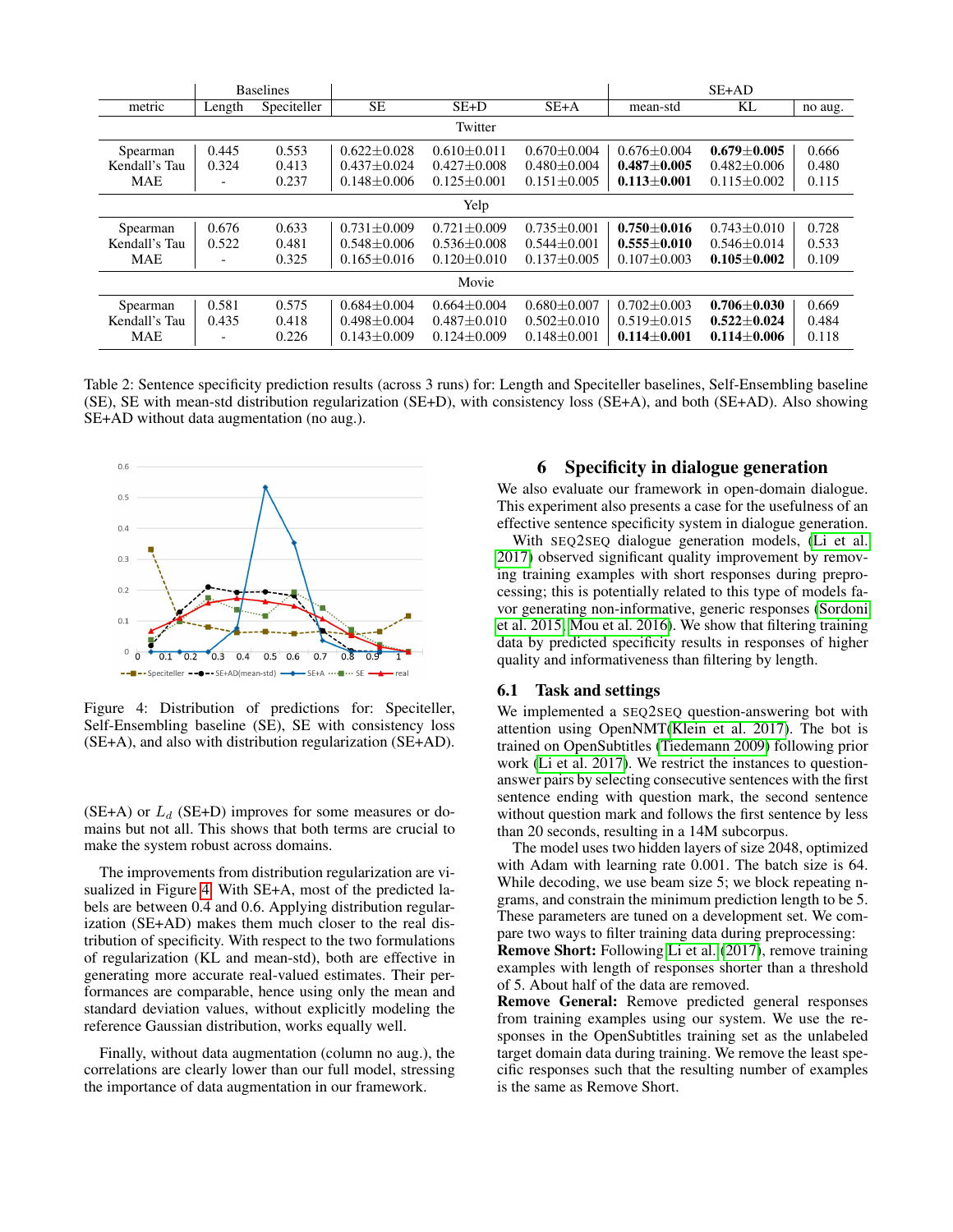|                   | Remove Short | Remove General |
|-------------------|--------------|----------------|
| unigram diversity | 0.0177       | 0.0199         |
| bigram diversity  | 0.0833       | 0.0977         |
| perplexity        | 51.97        | 46.92          |

<span id="page-6-6"></span>Table 3: Perplexity and diversity scores for Remove Short and Remove General.

|                 | Remove<br>Short wins | Remove<br>General wins | tie  |
|-----------------|----------------------|------------------------|------|
| informativeness | 29.0                 | 38.9                   | 32.1 |
| quality         | 28.9                 | 34.7                   | 36.4 |

<span id="page-6-7"></span>Table 4: Human evaluation results for Remove Short and Remove General.

For fair comparison, at test time, we adjust the length penalty described in [Wu et al.](#page-7-23) [\(2016\)](#page-7-23) for both models, so the average response lengths are the same among both models.

#### 6.2 Evaluation

We use automatic measures and human evaluation as in [Li](#page-7-24) [et al.](#page-7-24) [\(2016a\)](#page-7-24) and [Li et al.](#page-7-11) [\(2017\)](#page-7-11).

Table [3](#page-6-6) shows the diversity and perplexity of the responses. Diversity is calculated as the type-token ratio of unigrams and bigrams. The test set for these two metrics is a random sample of 10K instances from OpenSubtitles that doesn't overlap with the training set. Clearly, filtering training data according to specificity results in more diverse responses with lower perplexity than filtering by length.

We also crowdsource human evaluation for quality; in addition, we evaluate the systems for response informativeness. Note that in our instructions, informativeness means the *usefulness* of information and is a distinct measure from specificity. The original training data of specificity are linguistically annotated and involves only the change in the level of details [\(Louis and Nenkova 2011a\)](#page-7-1). Separate experiments are conducted to avoid priming. We use a test set of 388 instances, including questions randomly sampled from OpenSubtitles that doesn't overlap with the training set, and 188 example questions from previous dialogue generation papers, including [Vinyals and Le](#page-7-25) [\(2015\)](#page-7-25). We use Amazon MechenicalTurk for crowdsourcing. 7 workers chose between the two responses to the same question.

Table [4](#page-6-7) shows the human evaluation comparing Remove Short vs. Remove General. Removing predicted general responses performs better than removing short sentences, on both informativeness and quality and on both test sets. This shows that sentence specificity is a superior measure for training data preprocessing than sentence length.

## 7 Related Work

Sentence specificity prediction as a task is proposed by [Louis and Nenkova](#page-7-1) [\(2011a\)](#page-7-1), who repurposed discourse relation annotations from WSJ articles [\(Prasad et al. 2008\)](#page-7-26) for sentence specificity training. [Li and Nenkova](#page-7-2) [\(2015\)](#page-7-2) incorporated more news sentences as unlabeled data. [Lugini](#page-7-0)

[and Litman](#page-7-0) [\(2017\)](#page-7-0) developed a system to predict sentence specificity for classroom discussions, however the data is not publicly available. All these systems are classifiers trained with categorical data (2 or 3 classes).

We use Self-Ensembling [\(French, Mackiewicz, and Fisher](#page-6-3) [2018\)](#page-6-3) as our underlying framework. Self-Ensembling builds on top of Temporal Ensembling [\(Laine and Aila 2017\)](#page-7-17) and the Mean-Teacher network [\(Tarvainen and Valpola 2017\)](#page-7-10), both of which originally proposed for semi-supervised learning. In visual domain adaptation, Self-Ensembling shows superior performance than many recently proposed approaches [\(Ganin and Lempitsky 2015;](#page-7-27) [Ghifary et al. 2016;](#page-7-28) [Russo et al. 2018;](#page-7-29) [Haeusser et al. 2017;](#page-7-30) [Tzeng et al. 2017;](#page-7-31) [Sankaranarayanan et al. 2018\)](#page-7-32), including GAN-based approaches. To the best of our knowledge, this approach has not been used on language data.

## 8 Conclusion

We present a new model for predicting sentence specificity. We augment the Self-Ensembling method [\(French, Mack](#page-6-3)[iewicz, and Fisher 2018\)](#page-6-3) for unsupervised domain adaptation on text data. We also regularize the distribution of predictions to match a reference distribution. Using only binary labeled sentences from news articles as source domain, our system could generate real-valued specificity predictions on different target domains, significantly outperforming previous work on sentence specificity prediction. Finally, we show that sentence specificity prediction can potentially be beneficial in improving the quality and informativeness of dialogue generation systems.

## Acknowledgments

This research was partly supported by the Amazon Alexa Graduate Fellowship. We thank the anonymous reviewers for their helpful comments.

## References

- <span id="page-6-2"></span>[Cook 2016] Cook, I. P. 2016. *Content and Context: Three Essays on Information in Politics*. Ph.D. Dissertation, University of Pittsburgh.
- <span id="page-6-5"></span>[Cronbach 1951] Cronbach, L. J. 1951. Coefficient alpha and the internal structure of tests. *Psychometrika* 16(3):297– 334.
- <span id="page-6-0"></span>[Dixon 1987] Dixon, P. 1987. The processing of organizational and component step information in written directions. *Journal of memory and language* 26(1):24.
- <span id="page-6-1"></span>[Djalali et al. 2011] Djalali, A.; Clausen, D.; Lauer, S.; Schultz, K.; and Potts, C. 2011. Modeling expert effects and common ground using questions under discussion. In *AAAI Fall Symposium: Building Representations of Common Ground with Intelligent Agents*.
- <span id="page-6-3"></span>[French, Mackiewicz, and Fisher 2018] French, G.; Mackiewicz, M.; and Fisher, M. 2018. Self-ensembling for visual domain adaptation. In *ICLR*.
- <span id="page-6-4"></span>[Ganchev et al. 2010] Ganchev, K.; Graça, J.; Gillenwater, J.; and Taskar, B. 2010. Posterior regularization for struc-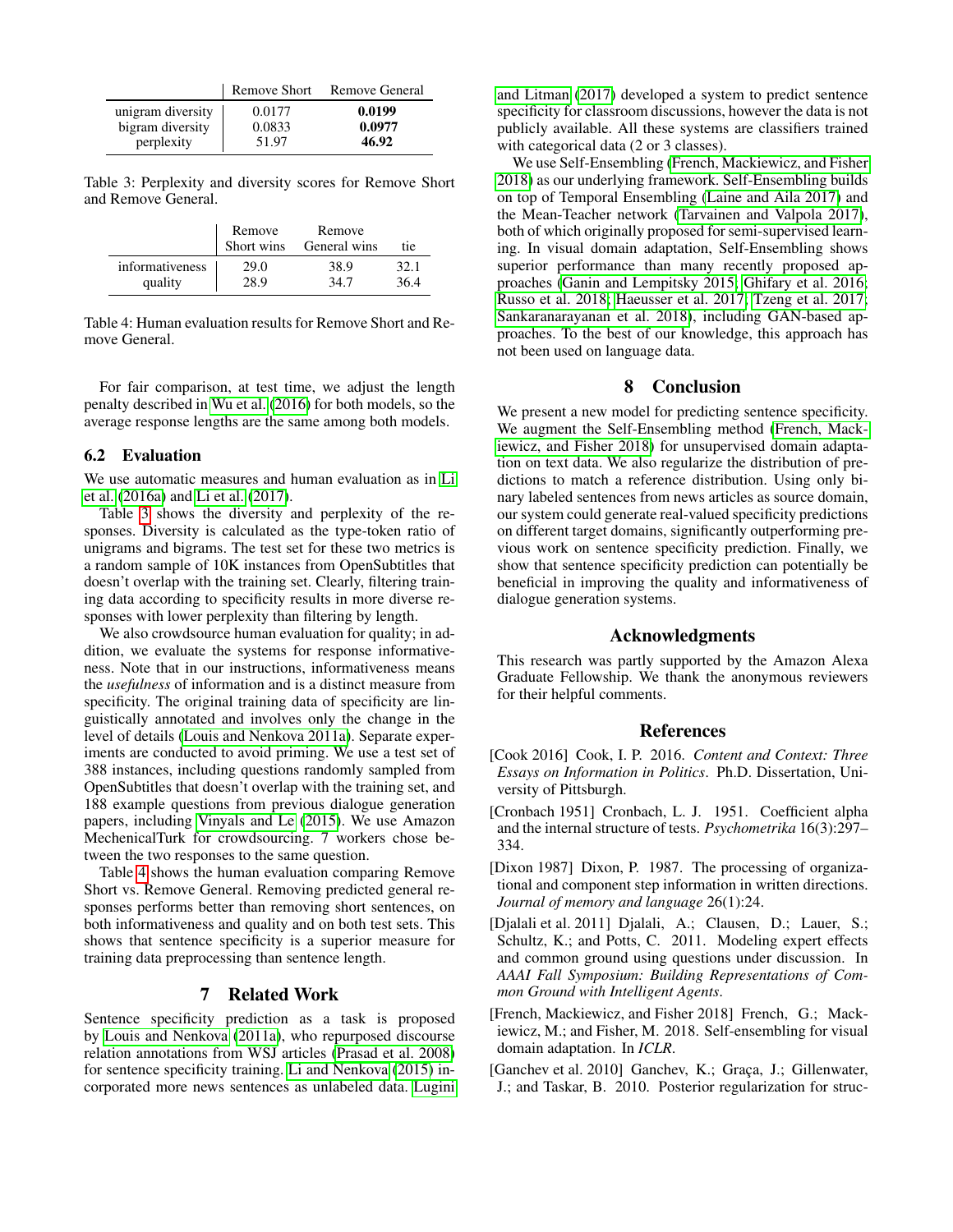tured latent variable models. *Journal of Machine Learning Research* 11:2001–2049.

<span id="page-7-27"></span>[Ganin and Lempitsky 2015] Ganin, Y., and Lempitsky, V. 2015. Unsupervised domain adaptation by backpropagation. In *ICML*.

<span id="page-7-28"></span>[Ghifary et al. 2016] Ghifary, M.; Kleijn, W. B.; Zhang, M.; Balduzzi, D.; and Li, W. 2016. Deep reconstructionclassification networks for unsupervised domain adaptation. In *ECCV*.

<span id="page-7-3"></span>[Grice 1975] Grice, H. P. 1975. Logic and conversation. *Syntax and Semantics* 3:41–58.

<span id="page-7-30"></span>[Haeusser et al. 2017] Haeusser, P.; Frerix, T.; Mordvintsev, A.; and Cremers, D. 2017. Associative domain adaptation. In *ICCV*.

<span id="page-7-14"></span>[Hochreiter and Schmidhuber 1997] Hochreiter, S., and Schmidhuber, J. 1997. Long Short-Term Memory. *Neural Computation* 9(8):1735–1780.

<span id="page-7-21"></span>[Klein et al. 2017] Klein, G.; Kim, Y.; Deng, Y.; Senellart, J.; and Rush, A. M. 2017. OpenNMT: Open-source toolkit for neural machine translation. In *ACL*.

<span id="page-7-7"></span>[Kleinberg et al. 2017] Kleinberg, B.; Mozes, M.; Arntz, A.; and Verschuere, B. 2017. Using named entities for computer-automated verbal deception detection. *Journal of forensic sciences* 63(3):714–723.

<span id="page-7-17"></span>[Laine and Aila 2017] Laine, S., and Aila, T. 2017. Temporal ensembling for semi-supervised learning. In *ICLR*.

<span id="page-7-2"></span>[Li and Nenkova 2015] Li, J. J., and Nenkova, A. 2015. Fast and accurate prediction of sentence specificity. In *AAAI*.

<span id="page-7-24"></span>[Li et al. 2016a] Li, J.; Galley, M.; Brockett, C.; Gao, J.; and Dolan, B. 2016a. A diversity-promoting objective function for neural conversation models. In *NAACL*.

<span id="page-7-9"></span>[Li et al. 2016b] Li, J. J.; ODaniel, B.; Wu, Y.; Zhao, W.; and Nenkova, A. 2016b. Improving the annotation of sentence specificity. In *LREC*.

<span id="page-7-11"></span>[Li et al. 2017] Li, J.; Monroe, W.; Shi, T.; Jean, S.; Ritter, A.; and Jurafsky, D. 2017. Adversarial learning for neural dialogue generation. In *EMNLP*.

<span id="page-7-1"></span>[Louis and Nenkova 2011a] Louis, A., and Nenkova, A. 2011a. Automatic identification of general and specific sentences by leveraging discourse annotations. In *IJCNLP*.

<span id="page-7-4"></span>[Louis and Nenkova 2011b] Louis, A., and Nenkova, A. 2011b. Text specificity and impact on quality of news summaries. In *Workshop on Monolingual Text-To-Text Generation*.

<span id="page-7-18"></span>[Louis and Nenkova 2012] Louis, A., and Nenkova, A. 2012. A corpus of general and specific sentences from news. In *LREC*.

<span id="page-7-8"></span>[Louis and Nenkova 2013] Louis, A., and Nenkova, A. 2013. A corpus of science journalism for analyzing writing quality. *Dialogue & Discourse* 4(2):87–117.

<span id="page-7-0"></span>[Lugini and Litman 2017] Lugini, L., and Litman, D. 2017. Predicting specificity in classroom discussion. In *Workshop on Innovative Use of NLP for Building Educational Applications*.

<span id="page-7-6"></span>[Luo and Litman 2016] Luo, W., and Litman, D. 2016. Determining the quality of a student reflective response. In *Florida Artificial Intelligence Research Society Conference*.

<span id="page-7-13"></span>[Mou et al. 2016] Mou, L.; Song, Y.; Yan, R.; Li, G.; Zhang, L.; and Jin, Z. 2016. Sequence to backward and forward sequences: A content-introducing approach to generative short-text conversation. In *COLING*.

<span id="page-7-20"></span>[Pang and Lee 2004] Pang, B., and Lee, L. 2004. A sentimental education: Sentiment analysis using subjectivity summarization based on minimum cuts. In *ACL*.

<span id="page-7-26"></span>[Prasad et al. 2008] Prasad, R.; Dinesh, N.; Lee, A.; Miltsakaki, E.; Robaldo, L.; Joshi, A.; and Webber, B. 2008. The Penn Discourse Treebank 2.0. In *LREC*.

<span id="page-7-19"></span>[Preotiuc-Pietro et al. 2017] Preotiuc-Pietro, D.; Liu, Y.; Hopkins, D.; and Ungar, L. 2017. Beyond binary labels: political ideology prediction of twitter users. In *ACL*.

<span id="page-7-16"></span>[Rasmus et al. 2015] Rasmus, A.; Berglund, M.; Honkala, M.; Valpola, H.; and Raiko, T. 2015. Semi-supervised learning with ladder networks. In *NIPS*.

<span id="page-7-29"></span>[Russo et al. 2018] Russo, P.; Carlucci, F. M.; Tommasi, T.; and Caputo, B. 2018. From source to target and back: symmetric bi-directional adaptive GAN. In *CVPR*.

<span id="page-7-15"></span>[Sandhaus 2008] Sandhaus, E. 2008. The New York Times Annotated Corpus LDC2008T19. *Linguistic Data Consortium*.

<span id="page-7-32"></span>[Sankaranarayanan et al. 2018] Sankaranarayanan, S.; Balaji, Y.; Castillo, C. D.; and Chellappa, R. 2018. Generate to adapt: Aligning domains using generative adversarial networks. In *CVPR*.

<span id="page-7-12"></span>[Sordoni et al. 2015] Sordoni, A.; Galley, M.; Auli, M.; Brockett, C.; Ji, Y.; Mitchell, M.; Nie, J.-Y.; Gao, J.; and Dolan, B. 2015. A neural network approach to contextsensitive generation of conversational responses. In *NAACL*.

<span id="page-7-5"></span>[Swanson, Ecker, and Walker 2015] Swanson, R.; Ecker, B.; and Walker, M. 2015. Argument mining: Extracting arguments from online dialogue. In *SIGDIAL*.

<span id="page-7-10"></span>[Tarvainen and Valpola 2017] Tarvainen, A., and Valpola, H. 2017. Mean teachers are better role models: Weightaveraged consistency targets improve semi-supervised deep learning results. In *NIPS*.

<span id="page-7-22"></span>[Tiedemann 2009] Tiedemann, J. 2009. News from OPUS a collection of multilingual parallel corpora with tools and interfaces. In *RANLP*.

<span id="page-7-31"></span>[Tzeng et al. 2017] Tzeng, E.; Hoffman, J.; Saenko, K.; and Darrell, T. 2017. Adversarial discriminative domain adaptation. In *CVPR*.

<span id="page-7-25"></span>[Vinyals and Le 2015] Vinyals, O., and Le, Q. 2015. A neural conversational model. In *ICML Deep Learning Workshop*.

<span id="page-7-23"></span>[Wu et al. 2016] Wu, Y.; Schuster, M.; Chen, Z.; Le, Q. V.; Norouzi, M.; Macherey, W.; Krikun, M.; Cao, Y.; Gao, Q.; Macherey, K.; Klingner, J.; Shah, A.; Johnson, M.; Liu, X.; Kaiser, L.; Gouws, S.; Kato, Y.; Kudo, T.; Kazawa, H.; Stevens, K.; Kurian, G.; Patil, N.; Wang, W.; Young, C.; Smith, J.; Riesa, J.; Rudnick, A.; Vinyals, O.; Corrado, G.;